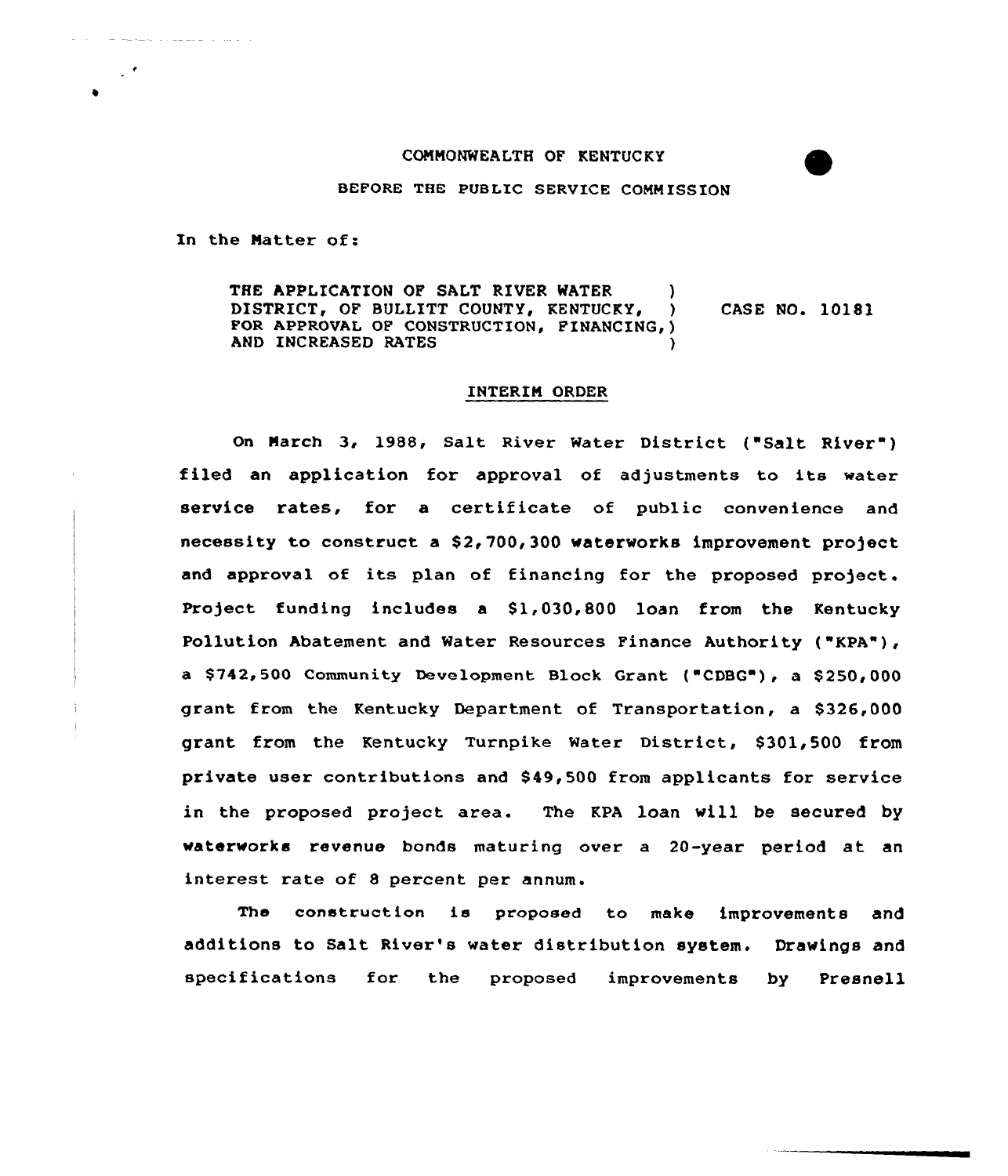Associates, Inc., Louisville, Kentucky, ("Engineer") have been approved by the Division of Mater of the Natural Resources and Environmental Protection Cabinet.

## CONTINUITY OF ADEQUATE AND RELIABLE SERVICE

The evidence indicates that reliable and adequate service can be maintained throughout the expanded system after completion of the proposed construction. The Commission reminds Salt River of its obligation to provide adequate and reliable service to all of its customers. Salt Rivex should monitor the adequacy of the expanded water distribution system after construction. If the level of service is inadequate or declining, or the pressure to any customer is outside the requirements of 807 KAR 5:066, Section 6(l), Salt River should take immediate action to maintain <sup>a</sup> level of service which conforms with Commission regulations.

## PIRE HYDRANT INSTALLATION

Salt River proposes to install <sup>62</sup> conventional fire hydrants as part of this constxuction pxoject. No information was supplied to show that the installation of these fire hydrants complies with Standard 24 of the National Pire protection Association as adopted by 815 KAR 10:020 or the "Recommended Standards for Water Works" of the Great Lakes-Upper Nississippi River Board of Sanitaxy Engineers as adopted by 401 KAR 6:200. The Recommended Standards for Water Works expressly states that fire hydrants shall not be connected to water mains which are not designed to carry fire-flows.

 $-2-$ 

and and actual and

مستوات المتعاديات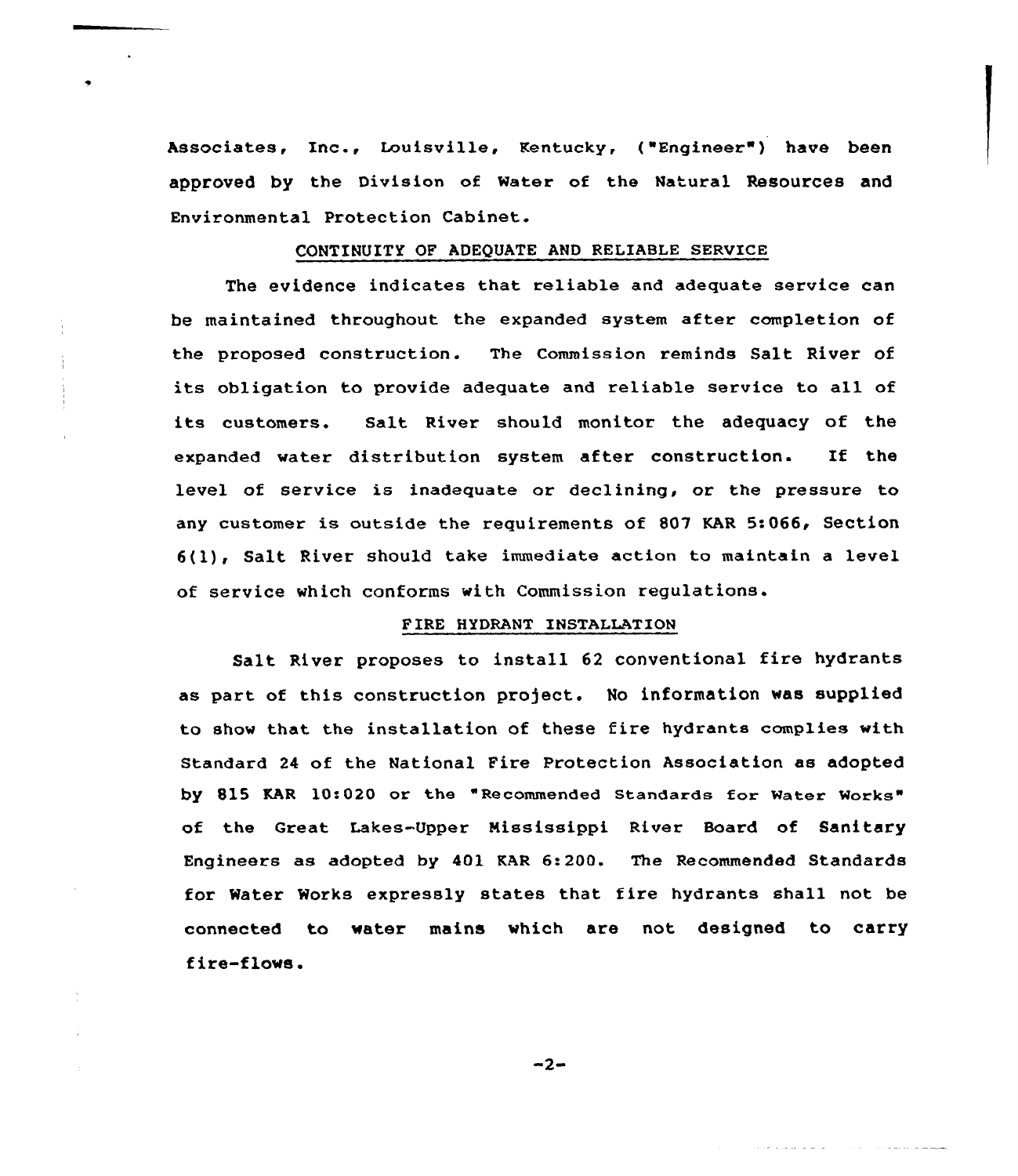The Commission in good conscience cannot approve the installation of conventional fire hydrants vhich have not been shown to comply with state regulations and accepted engineering standards. Under these circumstances the proposed conventional fire hydrants should not be installed.

#### FINDINGS AND ORDERS

The Commission, after consideration of the evidence of record and being advised, is of the opinion and finds that:

1. With the appropriate monitoring of service system-vide, and the deletion of the proposed conventional fire hydrants, public convenience and necessity require the pipeline construction proposed in the application be performed and that a certificate of public convenience and necessity should be granted.

2. The proposed pipeline construction consists of the construction of approximately 10 miles of  $12-$ ,  $10-$ ,  $8-$  and  $6-$ inch diameter pipelines, 1 ground vater storage tank, l booster pumping station, <sup>1</sup> master meter vault, <sup>2</sup> meter vaults, 1 pressure reducing valve vault, and related appurtenances. The low bids totaled \$1,020,513 which will require about \$2,700,300 after allowances are made for fees, contingencies, and other indirect costs and other anticipated construction.

3. Salt River should monitor the adequacy of the expanded water distribution system after construction. If the level of service is inadequate or declining, Salt River should take immediate action to maintain the level of service in conformance with the regulations of the Commission.

 $-3-$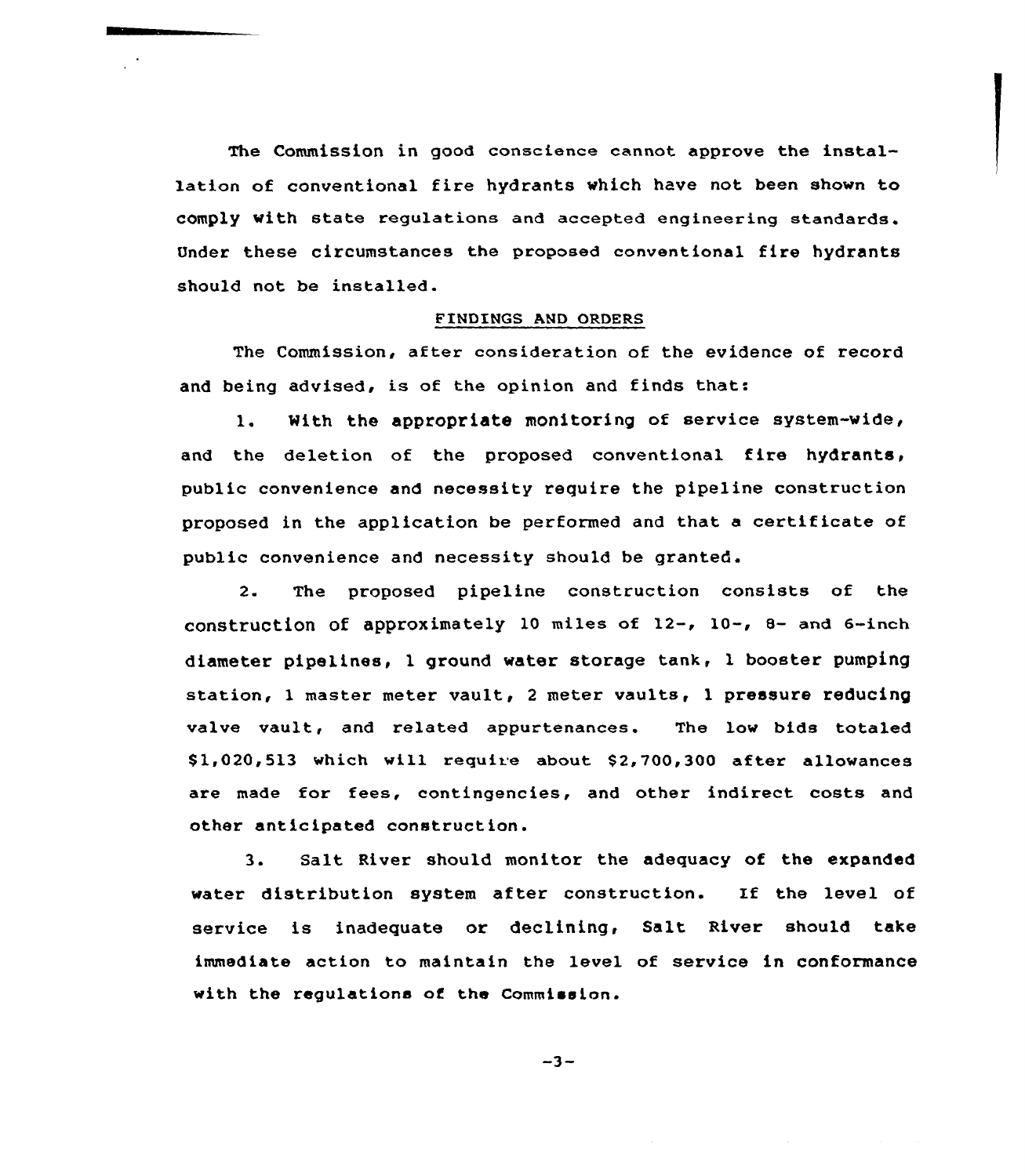4. Any deviations from the construction herein approved which could adversely affect service to any customer should be done only with the prior approval of the Commission.

5. Salt River should obtain approval from the Commission prior to performing any additional construction not expressly certificated by this Order.

6. Salt River should furnish duly verified documentation of the total cost of this project including the cost of construction and all other capitalized costs (engineering, legal, administrative, etc.) within <sup>60</sup> days of the date that construction is substantially completed. Said construction costs should be classified into appropriate plant accounts in accordance with the Uniform System of Accounts for Mater Utilities prescribed by the Commission.

7. Salt River's contract with its Engineer should require the provision of full-time resident inspection under the general supervision of a professional engineer with a Kentucky registration in civil or mechanical engineering, to ensure that the construction work is done in accordance with the contract drawings and specifications and in conformance with the best practices of the construction trades involved in the project.

8. Salt River should require the Engineer to furnish a copy of the "as-built" drawings and a signed statement that the construction has been satisfactorily completed in accordance with the contract plans end specifications within 60 days of the date of substantial completion of this construction.

 $-4-$ 

المنابذ والمستقد